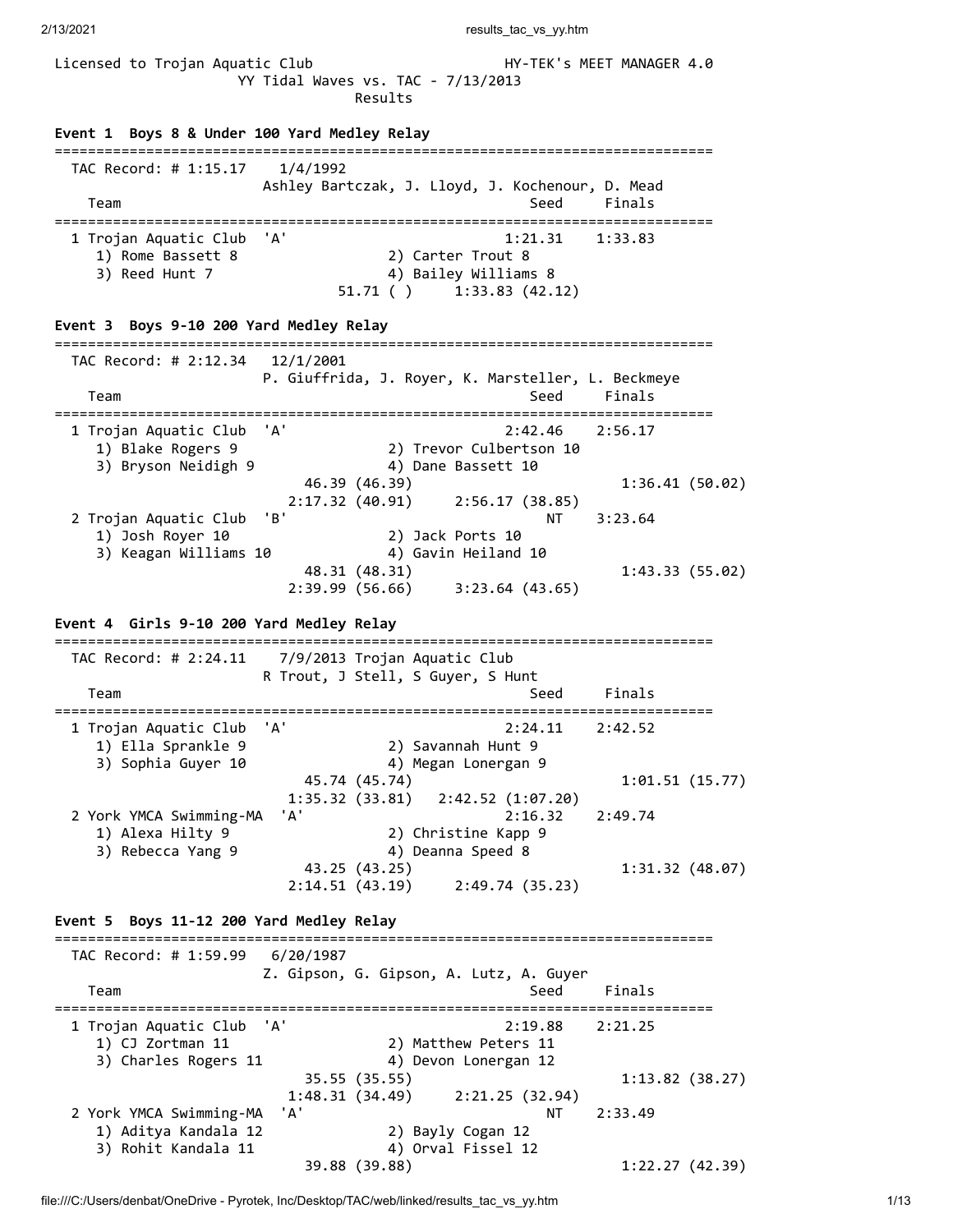2/13/2021 **results** tac vs yy.htm

**Event 6 Girls 11-12 200 Yard Medley Relay** =============================================================================== TAC Record: # 2:06.21 2/2/2013 M. Abel, K. Hunt, R. Stein, K. Walker Team Seed Finals =============================================================================== 1 Trojan Aquatic Club 'A' 2:14.46 2:19.80 1) Maddy Abel 12 2) Katie Hunt 12 3) Rachel Stein 12 4) Freddie Russo 11 35.61 (35.61) 1:13.05 (37.44) 1:43.81 (30.76) 2:19.80 (35.99) 2 Trojan Aquatic Club 'B' 1) Carly Bowen 9 (1) Carly Bowen 9 (1) 2) Sophie Nicholson 11<br>
2) Sophie Nicholson 11<br>
3) Mattison Quinn 11 (1) 4) India Sachar 11 1) Carly Bowen 9 2) Sophie Nicholson 11 3) Mattison Quinn 11 4) India Sachar 11 55.81 (55.81) 1:47.58 (51.77) 2:34.59 (47.01) 3:08.83 (34.24) **Event 7 Boys 13-14 200 Yard Medley Relay** =============================================================================== TAC Record: # 1:46.07 8/2/1989 A. Guyer, Z. Gipson, A. Lutz, G. Gipson Team Seed Finals =============================================================================== -- Trojan Aquatic Club 'A' 2:18.11 DQ 1) Alex Patterson 13 2) Seth Orndorff 14 3) Trent Golden 14  $\hskip1cm$  4) Carter Kowalewski 13 **Event 8 Girls 13-14 200 Yard Medley Relay** =============================================================================== TAC Record: # 1:59.47 7/1/1987 J. Mroziak, N. Lehman, P. Smith, J. Kahn Team Seed Finals =============================================================================== 1 Trojan Aquatic Club 'A' 2:11.87 2:15.37 1) Alexis Bowen 13 2) Keelie Walker 13 3) Cara Sue Zortman 14  $\hskip1cm$  4) Morgan Gochnauer 14 36.20 (36.20) 1:11.64 (35.44) 1:44.08 (32.44) 2:15.37 (31.29) **Event 9 Boys 15 & Over 200 Yard Medley Relay** =============================================================================== TAC Record: # 1:43.23 7/23/1997 J, Estlack, B. Platt, M. Shorb, J. Starner Team Seed Finals =============================================================================== 1 York YMCA Swimming-MA 'A' NT 2:03.28 1) Matthew Chen 14 2) Tim Bui 15 3) Andrew Ferg 13 4) Robert Altom 16 31.47 (31.47) 1:06.50 (35.03)  $31.47$   $(31.47)$ <br> $1:37.02$   $(30.52)$   $2:03.28$   $(26.26)$  2 Trojan Aquatic Club 'A' 2:11.26 2:49.75 1) Sean Smith 13 2) Wesley Mummert 14 3) Tate Bassett 13 4) Kaden Coleman 13 40.87 (40.87) 1:26.12 (45.25) 2:06.67 (40.55) 2:49.75 (43.08) **Event 11 Boys 9-10 100 Yard IM** =============================================================================== TAC Record: # 1:12.93 2/3/2002 Kevin Marsteller Name **Age Team** Age Team Seed Finals =============================================================================== 1 Keagan Williams 10 TAC 1:42.29 1:47.18 51.88 ( ) 1:47.18 (55.30)

file:///C:/Users/denbat/OneDrive - Pyrotek, Inc/Desktop/TAC/web/linked/results\_tac\_vs\_yy.htm 2/13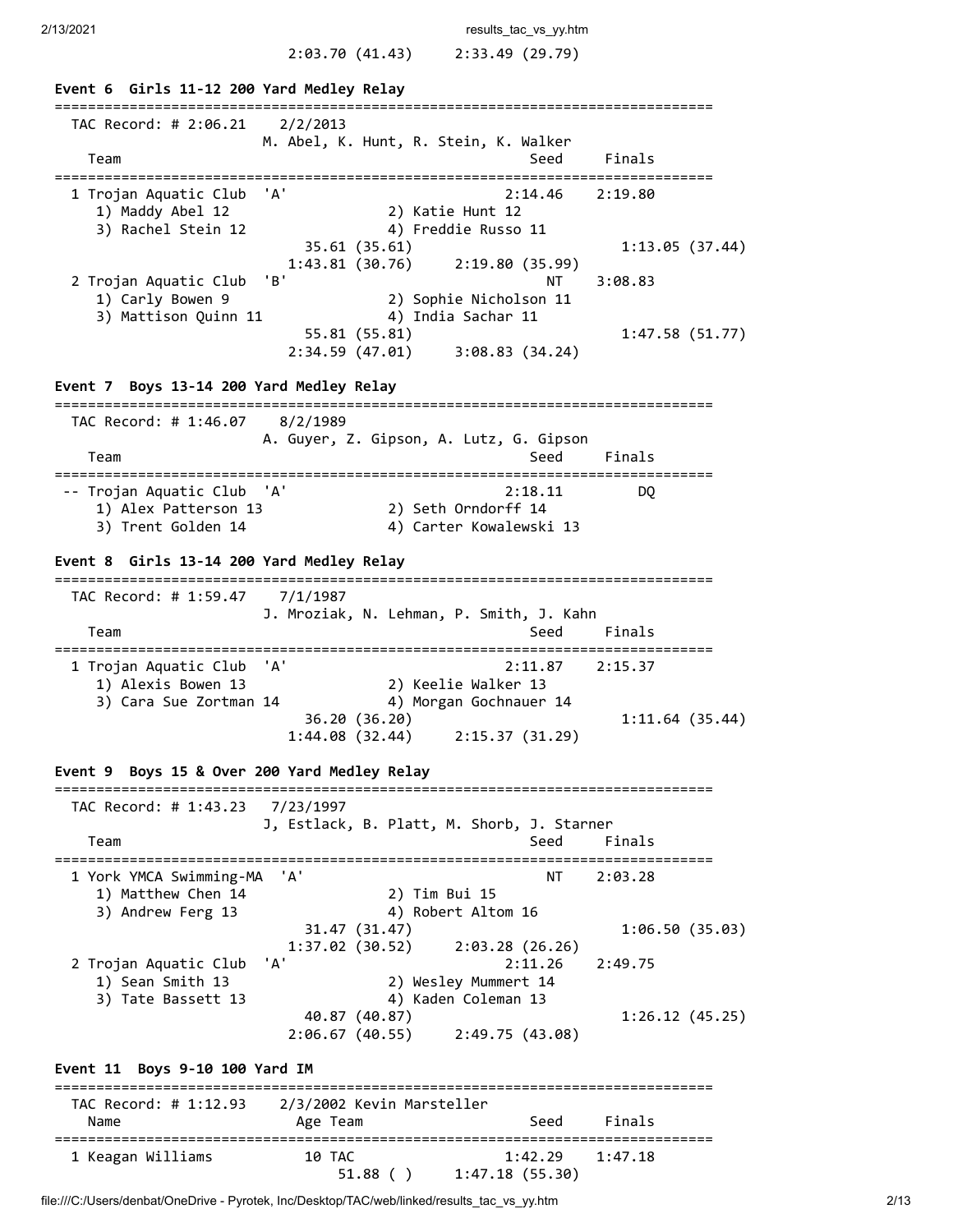| 2/13/2021 | results tac vs vv.htm |  |
|-----------|-----------------------|--|
|           |                       |  |

| -- Josh Royer | 10 TAC  |            | DO. |
|---------------|---------|------------|-----|
|               | 52.17() | DQ (54.95) |     |

### **Event 12 Girls 9-10 100 Yard IM**

| TAC Record: # 1:14.10<br>Name | 6/29/2002 Julia Kucherich<br>Age Team | Seed                                        | Finals  |
|-------------------------------|---------------------------------------|---------------------------------------------|---------|
| 1 Julia Stell                 | 10 TAC<br>39.74()                     | 1:21.75<br>1:21.80(42.06)                   | 1:21.80 |
| 2 Megan Lonergan              | 9 TAC                                 | 1:30.24                                     | 1:30.51 |
| 3 Christine Kapp              | 44.64 ()<br>9 York Y-MA<br>41.19      | 1:30.51(45.87)<br>1:29.83<br>1:30.85(49.66) | 1:30.85 |

# **Event 13 Boys 11-12 100 Yard IM**

#### =============================================================================== TAC Record: # 1:02.47 7/29/1987 Zack Gipson

| 772771907 LUCK 0109011<br>Age Team | Seed           | Finals  |
|------------------------------------|----------------|---------|
| 12 TAC                             | 1:15.59        | 1:15.24 |
| 37.06()                            | 1:15.24(38.18) |         |
| 12 York Y-MA                       | 1:15.00        | 1:15.99 |
| 37.92()                            | 1:15.99(38.07) |         |
| 12 York Y-MA                       | 1:24.97        | 1:25.31 |
| 40.74 ()                           | 1:25.31(44.57) |         |
| 10 TAC                             | 1:49.54        | 1:49.49 |
| 55.38                              | 1:49.49(54.11) |         |
|                                    |                |         |

### **Event 14 Girls 11-12 100 Yard IM**

#### =============================================================================== TAC Record: # 1:08.29 6/13/2013 Rachel Stein, TAC

| IAL RELUIU. # 1.00.ZJ<br>Name | O/IS/Z0IS NACHEI STEIH, TAC<br>Age Team | Seed                      | Finals   |  |
|-------------------------------|-----------------------------------------|---------------------------|----------|--|
| 1 Maddy Abel                  | 12 TAC<br>35.60()                       | 1:14.53<br>1:15.88(40.28) | 1:15.88  |  |
| 2 Jessie McMurray             | 11 York Y-MA<br>33.59()                 | 1:19.14<br>1:17.36(43.77) | 1:17.36  |  |
| 3 Mattison Ouinn              | 11 TAC<br>44.61()                       | 1:26.14<br>1:31.27(46.66) | 1:31.27  |  |
| 4 Hannah Lawton               | 12 York Y-MA<br>44.66()                 | 1:38.54<br>1:32.34(47.68) | 1:32.34  |  |
| -- Nia Sayyed                 | 11 York Y-MA<br>41.75()                 | ΝT<br>1:33.61(51.86)      | X1:33.61 |  |

### **Event 15 Boys 13-14 100 Yard IM**

| TAC Record: # 58.10 | 7/22/1989 Zach Gipson |                           |         |
|---------------------|-----------------------|---------------------------|---------|
| Name                | Age Team              | Seed                      | Finals  |
| 1 Matthew Chen      | 14 York Y-MA          | 1:10.03                   | 1:10.94 |
| 2 Trent Golden      | 33.58()<br>14 TAC     | 1:10.94(37.36)<br>1:12.06 | 1:11.98 |
| 3 Tate Bassett      | 34.88()<br>13 TAC     | 1:11.98(37.10)<br>1:18.69 | 1:21.30 |
|                     | 37.64                 | 1:21.30(43.66)            |         |

# **Event 16 Girls 13-14 100 Yard IM**

| TAC Record: # 1:01.98 | 6/20/1987 Nikki Lehman  |                                       |         |  |
|-----------------------|-------------------------|---------------------------------------|---------|--|
| Name                  | Age Team                | Seed                                  | Finals  |  |
| 1 Maddi Stoner        | 13 York Y-MA<br>31.45() | $1:07.51$ $1:07.62$<br>1:07.62(36.17) |         |  |
| 2 Keelie Walker       | 13 TAC                  | 1:11.88                               | 1:13.36 |  |

file:///C:/Users/denbat/OneDrive - Pyrotek, Inc/Desktop/TAC/web/linked/results\_tac\_vs\_yy.htm 3/13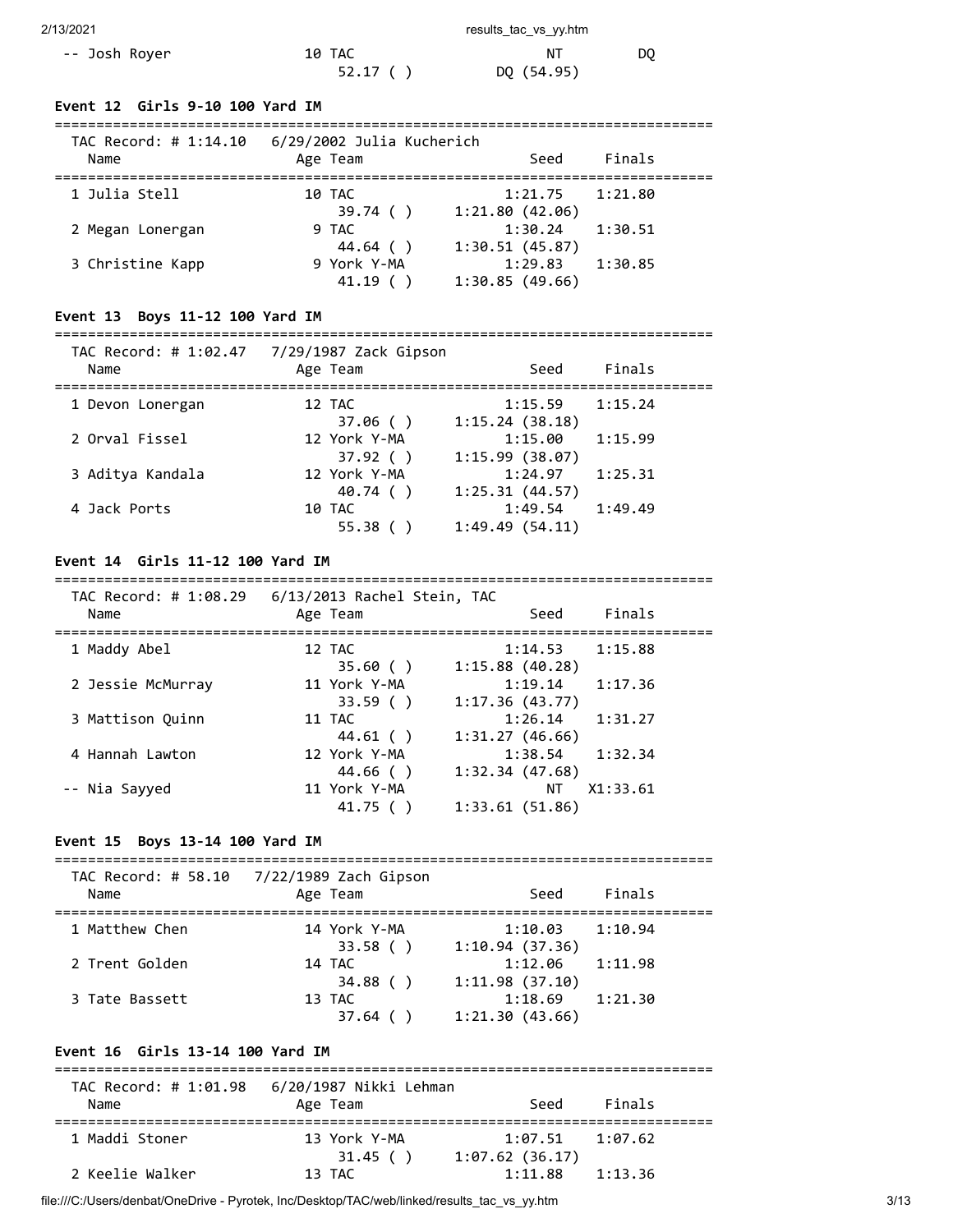2/13/2021 **results** tac vs yy.htm

|                | 34.20 ( ) | 1:13.36(39.16)      |  |
|----------------|-----------|---------------------|--|
| 3 Alexis Bowen | 13 TAC    | $1:19.25$ $1:17.85$ |  |
|                | 34.46 ( ) | 1:17.85 (43.39)     |  |

### **Event 17 Boys 15 & Over 100 Yard IM**

| Name           | TAC Record: # 56.46 7/14/1990 Zach Gipson<br>Age Team | Seed                                        | Finals  |
|----------------|-------------------------------------------------------|---------------------------------------------|---------|
| 1 Alex Bukoski | 16 TAC                                                | 59.75                                       | 1:93.96 |
| 2 Tim Bui      | 29.79()<br>15 York Y-MA<br>31.55()                    | 1:03.06(33.27)<br>1:11.84<br>1:08.48(36.93) | 1:08.48 |

#### **Event 18 Girls 15 & Over 100 Yard IM**

===============================================================================

| TAC Record: # 1:02.62<br>Name | 8/2/1989 Julie Mroziak<br>Age Team | Seed                      | Finals  |
|-------------------------------|------------------------------------|---------------------------|---------|
| 1 Rachel Stein                | 12 TAC<br>32.51()                  | 1:08.29<br>1:10.54(38.03) | 1:10.54 |
| 2 Kirstin Copenheaver         | 15 TAC<br>36.88()                  | 1:19.64<br>1:19.31(42.43) | 1:19.31 |

### **Event 19 Boys 8 & Under 25 Yard Freestyle**

=============================================================================== TAC Record: # 15.22 6/19/2004 Spenser Strickler

| Name                | TAC NECOLO' # 13.22 0/19/2004 Spenser StrickTer<br>Age Team | Seed  | Finals |  |
|---------------------|-------------------------------------------------------------|-------|--------|--|
| 1 Sam Stoner        | 8 York Y-MA                                                 | 15.25 | 15.79  |  |
| 2 Reed Hunt         | 7 TAC                                                       | 17.05 | 16.88  |  |
| 3 Braydon Goldstein | 7 TAC                                                       | 19.92 | 22.49  |  |
| -- Aydan Heiland    | 8 TAC                                                       | 31.40 | X35.39 |  |

## **Event 20 Girls 8 & Under 25 Yard Freestyle**

| Name              | TAC Record: # 14.65 7/28/2007 Carson Gross<br>Age Team | Seed  | Finals |  |
|-------------------|--------------------------------------------------------|-------|--------|--|
| 1 Sydney Rice     | 8 York Y-MA                                            | 27.59 | 20.52  |  |
| 2 Lauren Abel     | 7 TAC                                                  | 19.53 | 20.78  |  |
| 3 Lena Englerth   | 7 TAC                                                  | 23.64 | 25.04  |  |
| -- Isabella Adams | 8 TAC                                                  | 27.38 | X30.44 |  |

### **Event 21 Boys 9-10 50 Yard Freestyle**

| TAC Record: # 29.58<br>Name                    | 1/12/2002 Kevin Marsteller<br>Age Team                            | Seed                                | Finals         |  |
|------------------------------------------------|-------------------------------------------------------------------|-------------------------------------|----------------|--|
| 1 Bryson Neidigh<br>1:54:20.00<br>2 Josh Royer | 9 TAC<br>1:53:30.00()<br>10 TAC<br>3:47:40.003:54:50.00 (7:10.00) | 36.44<br>35.07()<br>37.57<br>40.10( | 35.07<br>40.10 |  |

# **Event 22 Girls 9-10 50 Yard Freestyle**

===============================================================================

| TAC Record: # 29.76<br>Name | 1/24/2009 Carson Gross<br>Age Team | Seed  | Finals |  |
|-----------------------------|------------------------------------|-------|--------|--|
| 1 Julia Stell               | 10 TAC                             | 31.15 | 31.64  |  |
| 2 Sophia Guyer              | 10 TAC                             | 31.53 | 32.13  |  |
| 3 Alexa Hilty               | 9 York Y-MA                        | 35.89 | 36.09  |  |
| 4 Christine Kapp            | 9 York Y-MA                        | 34.33 | 36.99  |  |

# **Event 23 Boys 11-12 50 Yard Freestyle**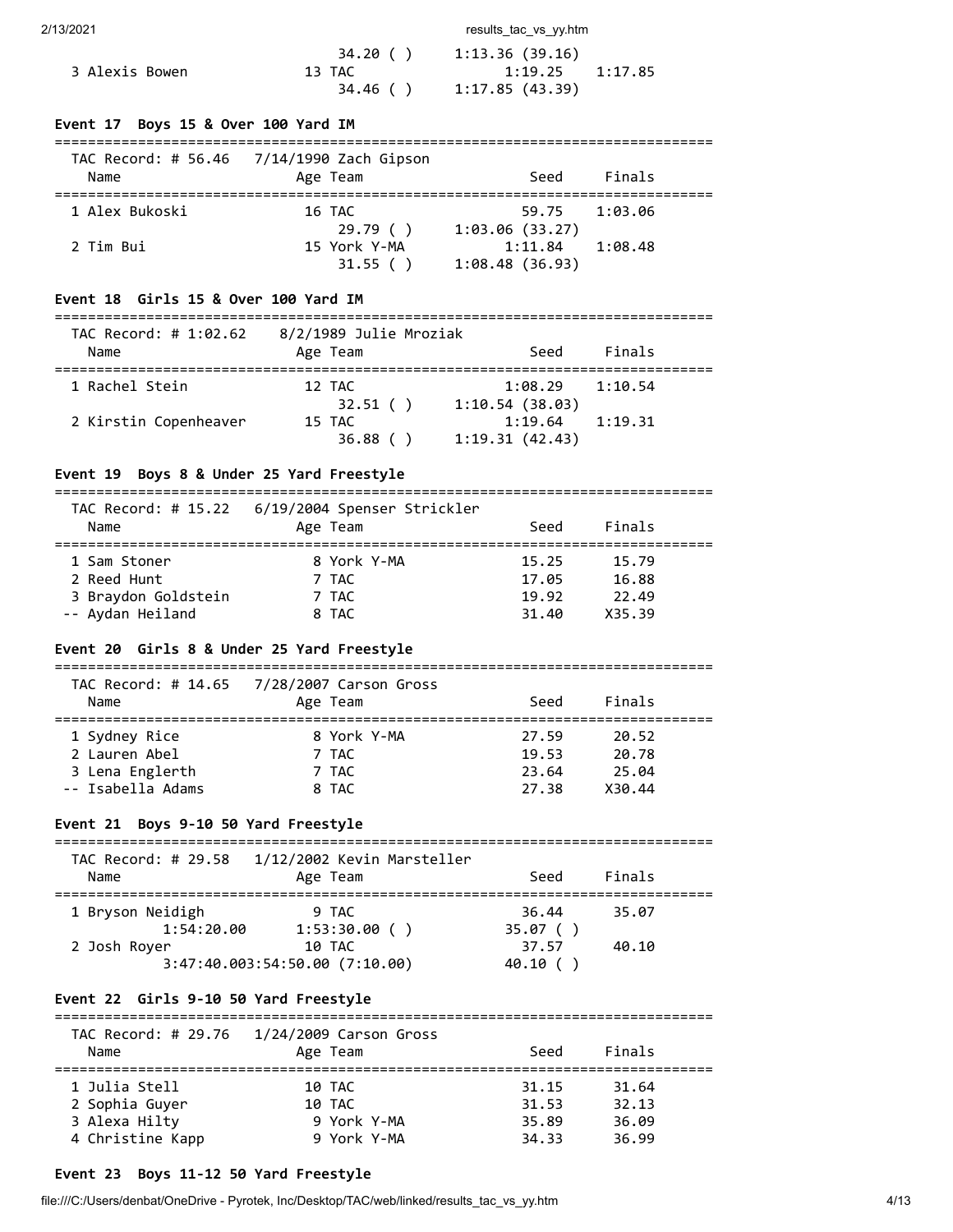| Name            | TAC Record: # 24.46    6/20/1987    Greg Gipson<br>Age Team | Seed  | Finals |  |
|-----------------|-------------------------------------------------------------|-------|--------|--|
| 1 CJ Zortman    | 11 TAC                                                      | 31.62 | 31.43  |  |
| 2 Bayly Cogan   | 12 York Y-MA                                                | 36.48 | 37.51  |  |
| 3 Gavin Heiland | 10 TAC                                                      | 43.81 | 42.28  |  |

### **Event 24 Girls 11-12 50 Yard Freestyle**

===============================================================================

| TAC Record: # 26.30<br>Name | $1/24/1987$ Whitney Peach<br>Age Team | Seed  | Finals |  |
|-----------------------------|---------------------------------------|-------|--------|--|
| 1 Jessie McMurray           | 11 York Y-MA                          | 30.91 | 30.53  |  |
| 2 Katie Hunt                | 12 TAC                                | 30.98 | 31.18  |  |
| 3 Erin Kaliszak             | 12 York Y-MA                          | 32.70 | 33.62  |  |
| 4 India Sachar              | 11 TAC                                | 38.25 | 38.62  |  |
| -- Kristen Clarke           | 11 York Y-MA                          | 47.05 | X41.55 |  |

### **Event 25 Boys 13-14 50 Yard Freestyle**

| TAC Record: # 22.16<br>Name | 3/31/1989 Zack Gipson<br>Age Team | Seed  | Finals |  |
|-----------------------------|-----------------------------------|-------|--------|--|
| 1 Andrew Ferg               | 13 York Y-MA                      | 27.31 | 27.85  |  |
| 2 Carter Kowalewski         | 13 TAC                            | 28.53 | 28.30  |  |
| 3 Seth Orndorff             | 14 TAC                            | 29.21 | 28.92  |  |

#### **Event 26 Girls 13-14 50 Yard Freestyle**

| TAC Record: # 25.19<br>Name | 7/29/1987 Nikki Lehman<br>Age Team | Seed         | Finals |         |
|-----------------------------|------------------------------------|--------------|--------|---------|
| 1 Jenna Hufnagle            | 14 York Y-MA                       | 28.20        | 28.56  |         |
| 23:20.00                    | 23:20.00()                         | 23:20.00()   |        | 28.56() |
| 2 Carly Bowen               | 9 TAC                              | 40.93        | 40.86  |         |
| 30:40.00                    | 30:40.00()                         | 30:40.00()   |        | 40.86() |
| 3 Ini Efiom Ekaha           | 9 TAC                              | 51.17        | 43.28  |         |
| 2:04:00.00                  | $2:04:00.00$ (                     | 2:04:00.00() |        | 43.28   |

### **Event 27 Boys 15 & Over 50 Yard Freestyle**

|                | TAC Record: # 22.30 7/25/2009 Ben Appleby |       |        |  |
|----------------|-------------------------------------------|-------|--------|--|
| Name           | Age Team                                  | Seed  | Finals |  |
|                |                                           |       |        |  |
| 1 Alex Bukoski | 16 TAC                                    | 24.08 | 24.56  |  |
| 2 Robert Altom | 16 York Y-MA                              | 25.26 | 25.25  |  |
| 3 Sean Smith   |                                           |       |        |  |

### **Event 28 Girls 15 & Over 50 Yard Freestyle**

===============================================================================

| Name                     | TAC Record: # 23.95 7/22/1989 Nikki Lehman<br>Age Team | Seed  | Finals |  |
|--------------------------|--------------------------------------------------------|-------|--------|--|
| 1 Amira Washington-Myers | 15 York Y-MA                                           | 27.57 | 26.95  |  |
| 2 Taylour Mauro          | 18 York Y-MA                                           | 27.71 | 28.05  |  |
| 3 Kirstin Copenheaver    | 15 TAC                                                 | 30.94 | 30.69  |  |
| 4 Freddie Russo          | 11 TAC                                                 | 34.91 | 36.78  |  |

## **Event 29 Boys 8 & Under 25 Yard Backstroke**

| Name         | TAC Record: # 17.98 6/26/2004 Spenser Strickler<br>Age Team | Seed  | Finals |  |
|--------------|-------------------------------------------------------------|-------|--------|--|
| 1 Ethan Wang | 8 York Y-MA                                                 | 18.22 | 18.15  |  |

file:///C:/Users/denbat/OneDrive - Pyrotek, Inc/Desktop/TAC/web/linked/results\_tac\_vs\_yy.htm 5/13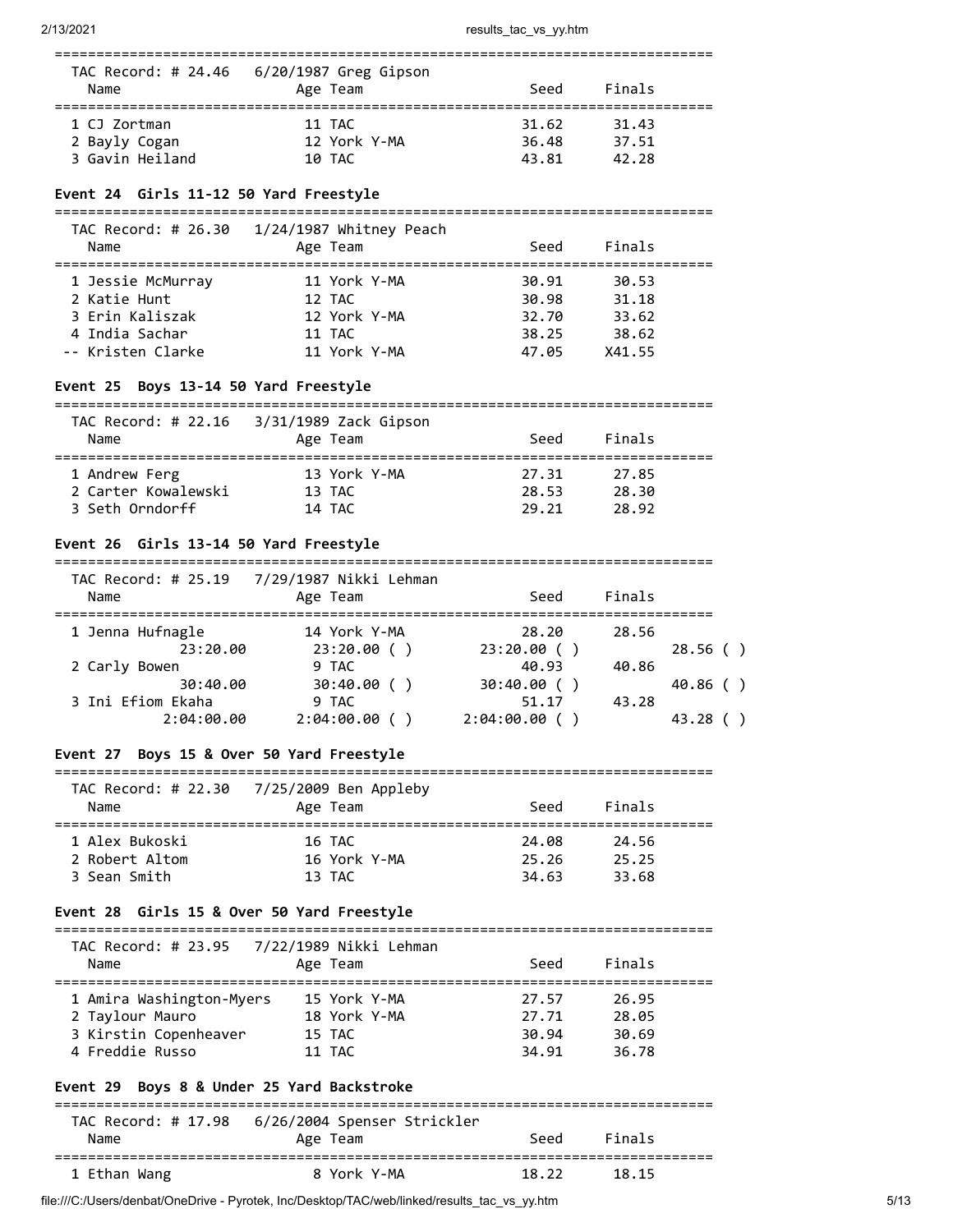| 2/13/2021           |       | results tac vs yy.htm |       |
|---------------------|-------|-----------------------|-------|
| 2 Braydon Goldstein | 7 TAC | 25.83                 | 26.58 |
| 3 Aydan Heiland     | 8 TAC | 35.50                 | 31.18 |

### **Event 30 Girls 8 & Under 25 Yard Backstroke**

| TAC Record: # 18.27 | 2/3/2013 Savannah Hunt |       |        |  |
|---------------------|------------------------|-------|--------|--|
| Name                | Age Team               | Seed  | Finals |  |
|                     |                        |       |        |  |
| 1 Deanna Speed      | 8 York Y-MA            | 22.05 | 21.41  |  |
| 2 Tearnie Quinn     | 8 TAC                  | 23.56 | 22.88  |  |
| 3 Sydney Rice       | 8 York Y-MA            | 29.80 | 28.18  |  |
| 4 Lauren Abel       | 7 TAC                  | 22.66 | 29.58  |  |
| -- Isabella Adams   | 8 TAC                  | 31.00 | X30.50 |  |

## **Event 31 Boys 9-10 50 Yard Backstroke**

### ===============================================================================

| TAC Record: # 32.85<br>Name | 1/26/2002 Kevin Marsteller<br>Age Team | Seed    | Finals |  |
|-----------------------------|----------------------------------------|---------|--------|--|
| 1 Blake Rogers              | 9 TAC                                  | 43.02   | 43.15  |  |
| 2 Brendan Landis            | 9 York Y-MA                            | 46.16   | 45.67  |  |
| 3 Trevor Culbertson         | 10 TAC                                 | NΤ      | 49.94  |  |
| 5:08:20.00                  | 5:05:40.00( )                          | 49.94 ( |        |  |

## **Event 32 Girls 9-10 50 Yard Backstroke**

| TAC Record: # 35.07 | $2/3/2013$ Riley Trout |       |        |  |
|---------------------|------------------------|-------|--------|--|
| Name                | Age Team               | Seed  | Finals |  |
| 1 Sophia Guyer      | 10 TAC                 | 38.10 | 38.57  |  |
| 2 Alexa Hilty       | 9 York Y-MA            | 44.10 | 44.23  |  |
| 3 Rebecca Yang      | 9 York Y-MA            | 44.88 | 44.51  |  |
| 4 Ini Efiom Ekaha   | 9 TAC                  | 48.44 | 49.19  |  |

## **Event 33 Boys 11-12 50 Yard Backstroke**

| TAC Record: # 29.30<br>Name | $3/21/1987$ Zack Gipson<br>Age Team | Seed  | Finals |  |
|-----------------------------|-------------------------------------|-------|--------|--|
| 1 CJ Zortman                | 11 TAC                              | 34.96 | 34.98  |  |
| 2 Charles Rogers            | 11 TAC                              | 35.96 | 36.48  |  |
| 3 Rohit Kandala             | 11 York Y-MA                        | 39.00 | 37.76  |  |
| 4 Aditya Kandala            | 12 York Y-MA                        | 40.01 | 39.99  |  |
| -- Bayly Cogan              | 12 York Y-MA                        | 47.00 | X49.96 |  |

## **Event 34 Girls 11-12 50 Yard Backstroke**

| TAC Record: # 30.89<br>Name | 6/27/2013 Rachel Stein, TAC<br>Age Team | Seed  | Finals |  |
|-----------------------------|-----------------------------------------|-------|--------|--|
| 1 Maddy Abel                | 12 TAC                                  | 34.56 | 34.91  |  |
| 2 Carter Landis             | 12 York Y-MA                            | 38.17 | 38.99  |  |
| 3 Sophie Nicholson          | 11 TAC                                  | 44.47 | 45.23  |  |
| 4 Kristen Clarke            | 11 York Y-MA                            | 51.91 | 50.27  |  |
| -- Erin Kaliszak            | 12 York Y-MA                            | NΤ    | X43.41 |  |

## **Event 35 Boys 13-14 50 Yard Backstroke**

|                  | TAC Record: # 27.98 7/22/1989 Zach Gipson |       |        |  |
|------------------|-------------------------------------------|-------|--------|--|
| Name             | Age Team                                  | Seed  | Finals |  |
| 1 Matthew Chen   | 14 York Y-MA                              | 31.41 | 31.17  |  |
|                  |                                           |       |        |  |
| 2 Alex Patterson | 13 TAC                                    | 32.42 | 34.02  |  |
| -- Kaden Coleman | 13 TAC                                    | 56.40 | DO     |  |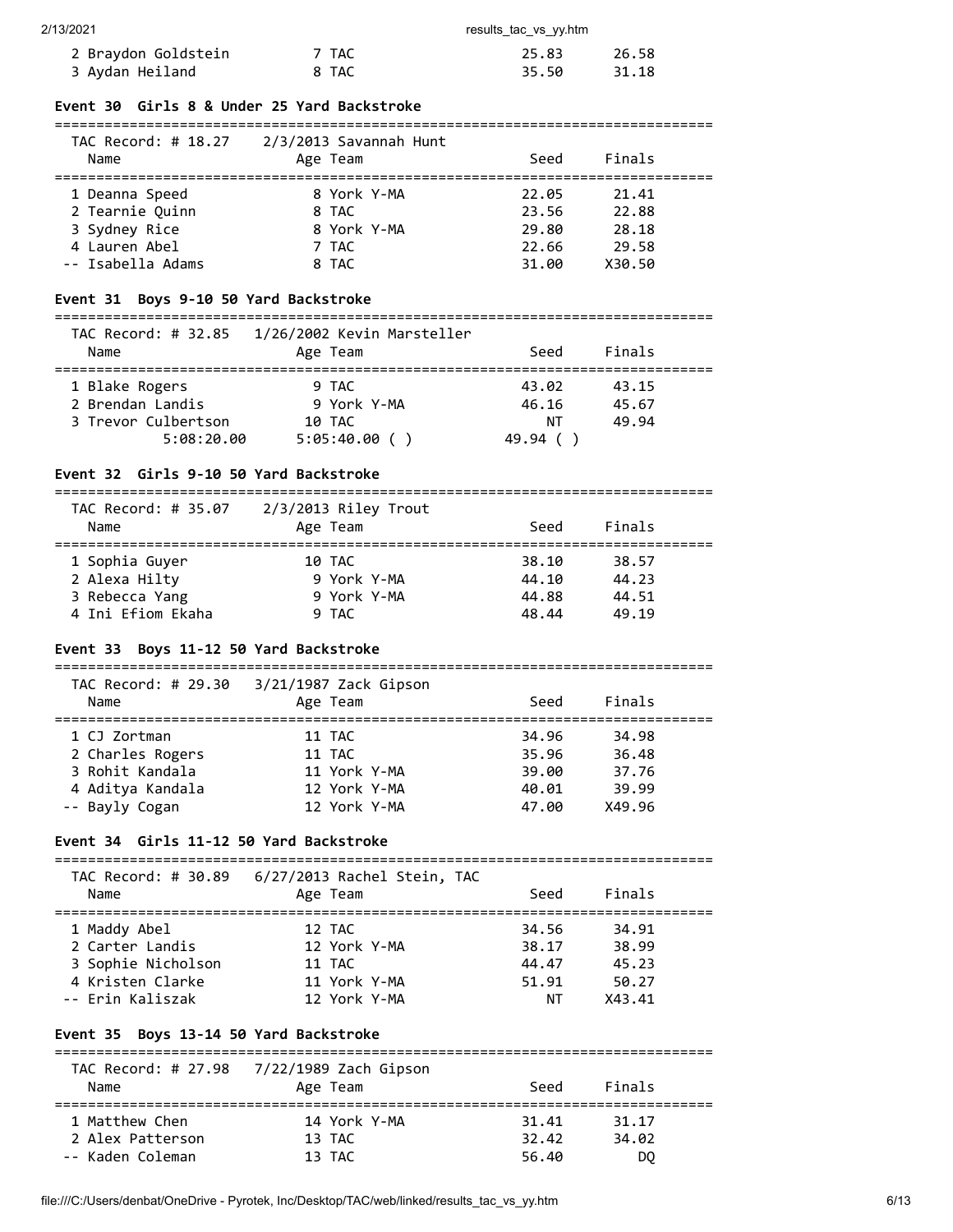| Event 36 Girls 13-14 50 Yard Backstroke                    |                                                                |             |                                           |
|------------------------------------------------------------|----------------------------------------------------------------|-------------|-------------------------------------------|
| Name                                                       | Age Team                                                       | Seed        | Finals                                    |
| 1 Maddi Stoner<br>2 Cara Sue Zortman<br>3 Morgan Gochnauer | 13 York Y-MA<br>14 TAC<br>14 TAC                               |             | 32.49 32.57<br>33.14 33.28<br>34.51 34.90 |
| Event 37 Boys 15 & Over 50 Yard Backstroke                 |                                                                |             |                                           |
|                                                            |                                                                |             |                                           |
| Name                                                       | Age Team                                                       | Seed        | Finals                                    |
| 1 Tim Bui                                                  | 15 York Y-MA                                                   | 32.84 33.45 |                                           |
| 2 Robert Altom<br>3 Wesley Mummert                         | 16 York Y-MA<br>14 TAC                                         | 45.59       | 34.61 35.01<br>43.39                      |
| Event 38 Girls 15 & Over 50 Yard Backstroke                |                                                                |             |                                           |
|                                                            |                                                                |             |                                           |
| Name                                                       | TAC Record: # 28.32    6/12/1999    Lindsay Billet<br>Age Team | Seed        | Finals                                    |
|                                                            |                                                                | 33.00       | 32.86                                     |
|                                                            |                                                                |             | 36.21 41.08                               |
| Event 39 Boys 9-10 100 Yard Freestyle                      |                                                                |             |                                           |
| Name                                                       | TAC Record: # 1:07.48   1/5/2002 Kevin Marsteller<br>Age Team  | <b>Seed</b> | Finals                                    |
| 1 Dane Bassett                                             | 10 TAC                                                         |             | $1:28.37$ $1:25.75$                       |
| 2 Gavin Heiland<br>47.13                                   | 40.18 1:25.75 (45.57)<br>10 TAC<br>1:41.93(54.80)              |             | $1:40.41$ $1:41.93$                       |
| Event 40 Girls 9-10 100 Yard Freestyle                     |                                                                |             |                                           |
|                                                            |                                                                |             |                                           |
| Name                                                       | TAC Record: $\#$ 1:05.58 2/3/2002 Julia Kucherich<br>Age Team  | Seed        | Finals                                    |
| 1 Savannah Hunt                                            | 9 TAC                                                          | 1:16.04     | 1:19.22                                   |
| 36.66<br>2 Christine Kapp                                  | 1:19.22(42.56)<br>9 York Y-MA                                  | 1:19.16     | 1:22.15                                   |
| 38.61<br>3 Carly Bowen                                     | 1:22.15(43.54)<br>9 TAC                                        | 1:31.49     | 1:34.38                                   |
| 45.55<br>Event 41 Boys 11-12 100 Yard Freestyle            | 1:34.38(48.83)                                                 |             |                                           |
|                                                            |                                                                |             |                                           |
| TAC Record: # 56.23 4/3/1987 Greg Gipson<br>Name           | Age Team                                                       | Seed        | Finals                                    |
| 1 Devon Lonergan                                           | 12 TAC                                                         | 1:05.66     | 1:03.90                                   |
| 2 Orval Fissel                                             | 30.63 1:03.90 (33.27)<br>12 York Y-MA                          | 1:07.40     | 1:05.62                                   |
| 32.72<br>3 Keagan Williams                                 | 1:05.62(32.90)<br>10 TAC                                       | 1:30.81     | 1:38.39                                   |
| Event 42 Girls 11-12 100 Yard Freestyle                    |                                                                |             |                                           |
| TAC Record: # 59.22<br>Name                                | 1/24/1987 Jessica Klein<br>Age Team                            | Seed        | Finals                                    |
| 1 Rachel Stein                                             | 12 TAC                                                         | 1:03.45     | 1:02.55                                   |

file:///C:/Users/denbat/OneDrive - Pyrotek, Inc/Desktop/TAC/web/linked/results\_tac\_vs\_yy.htm 7/13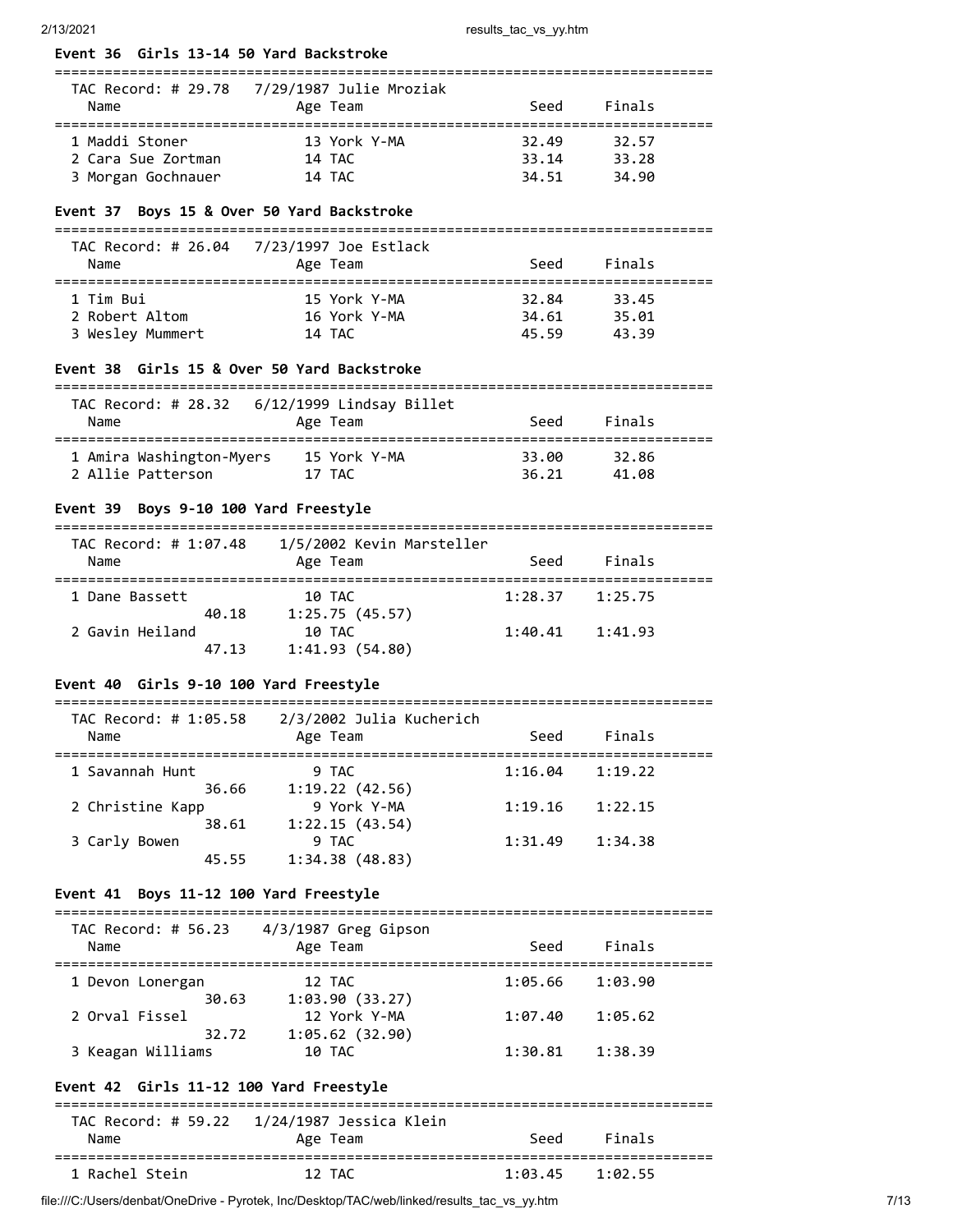2/13/2021 results\_tac\_vs\_yy.htm

| 30.46 | 1:02.55(32.09) |         |          |
|-------|----------------|---------|----------|
|       | 12 York Y-MA   | 1:10.60 | 1:11.63  |
| 31.82 | 1:11.63(39.81) |         |          |
|       | 12 York Y-MA   | 1:20.16 | 1:17.53  |
| 36.48 | 1:17.53(41.05) |         |          |
|       | 11 TAC         | 1:23.48 | 1:21.52  |
| 37.54 | 1:21.52(43.98) |         |          |
|       | 11 York Y-MA   | 1:24.78 | X1:25.85 |
| 40.50 | 1:25.85(45.35) |         |          |
|       |                |         |          |

### **Event 43 Boys 13-14 100 Yard Freestyle**

===============================================================================

| TAC Record: # 49.19<br>Name | $4/1/1989$ Zack Gipson<br>Age Team | Seed    | Finals  |  |
|-----------------------------|------------------------------------|---------|---------|--|
| 1 Andrew Ferg               | 13 York Y-MA                       | 58.76   | 59.00   |  |
| 28.62                       | 59.00 (30.38)                      |         |         |  |
| 2 Alex Patterson            | 13 TAC                             | 59.99   | 1:01.49 |  |
| 29.11                       | 1:01.49(32.38)                     |         |         |  |
| 3 Carter Kowalewski         | 13 TAC                             | 1:03.92 | 1:04.51 |  |
| 30.47                       | 1:04.51(34.04)                     |         |         |  |

### **Event 44 Girls 13-14 100 Yard Freestyle**

===============================================================================

## **Event 45 Boys 15 & Over 100 Yard Freestyle**

| Name         | TAC Record: # 47.77 7/25/2009 Ben Appleby<br>Age Team | Seed    | Finals  |
|--------------|-------------------------------------------------------|---------|---------|
| 1 Sean Smith | 13 TAC<br>1:14.60(38.69)<br>35.91                     | 1:18.62 | 1:14.60 |

## **Event 46 Girls 15 & Over 100 Yard Freestyle**

| TAC Record: # 54.42      | 8/2/1989 Nikki Lehman |         |         |  |
|--------------------------|-----------------------|---------|---------|--|
| Name                     | Age Team              | Seed    | Finals  |  |
|                          |                       |         |         |  |
| 1 Amira Washington-Myers | 15 York Y-MA          | 1:01.42 | 1:01.04 |  |
| 28.38                    | 1:01.04(32.66)        |         |         |  |
| 2 Taylour Mauro          | 18 York Y-MA          | 1:02.21 | 1:01.06 |  |
| 28.83                    | 1:01.06(32.23)        |         |         |  |
| 3 Allie Patterson        | 17 TAC                | 1:06.65 | 1:08.66 |  |
| 32.82                    | 1:08.66(35.84)        |         |         |  |

## **Event 47 Boys 8 & Under 25 Yard Breaststroke**

===============================================================================

| Name           | TAC Record: # 20.56 2/12/2000 Joey Royer<br>Age Team | Seed  | Finals |  |
|----------------|------------------------------------------------------|-------|--------|--|
| 1 Sam Stoner   | 8 York Y-MA                                          | 21.51 | 21.57  |  |
| 2 Ethan Wang   | 8 York Y-MA                                          | 21.11 | 21.59  |  |
| 3 Rome Bassett | 8 TAC                                                | 30.31 | 27.26  |  |
| 4 Carter Trout | 8 TAC                                                | 28.34 | 28.56  |  |

# **Event 48 Girls 8 & Under 25 Yard Breaststroke**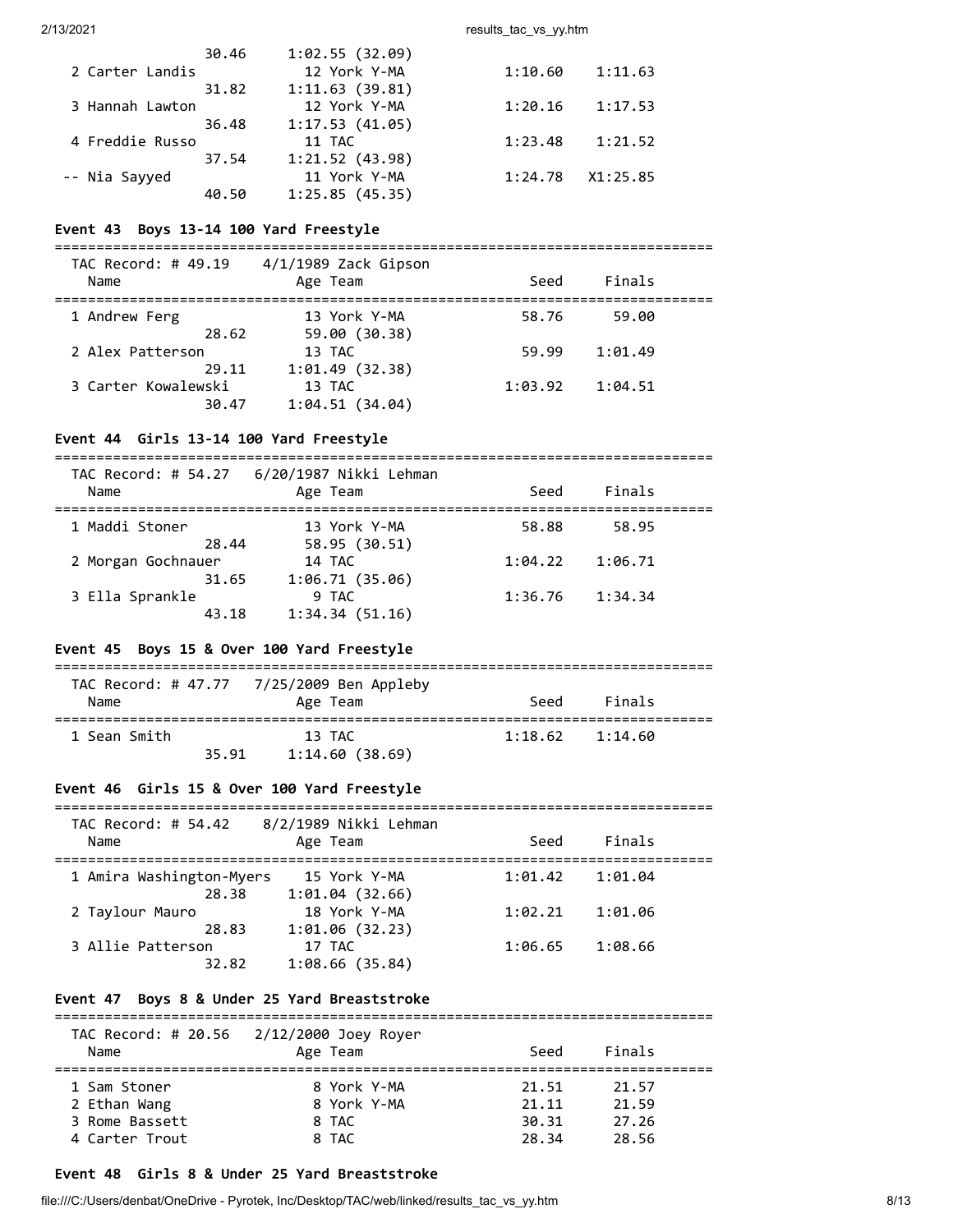| Name                                 | TAC Record: # 19.68 7/14/2007 Megan Hunt<br>Age Team | Seed        | Finals   |  |
|--------------------------------------|------------------------------------------------------|-------------|----------|--|
| 1 Sydney Rice                        | 8 York Y-MA                                          | NΤ<br>32.14 | 35.33    |  |
| -- Lena Englerth<br>-- Brynn Neidigh | 7 TAC<br>7 TAC                                       | 26.91       | DO<br>DQ |  |

### **Event 49 Boys 9-10 50 Yard Breaststroke**

===============================================================================

| Name                | Age Team    | Seed  | Finals |  |
|---------------------|-------------|-------|--------|--|
| 1 Brendan Landis    | 9 York Y-MA | 50.48 | 48.77  |  |
| 2 Trevor Culbertson | 10 TAC      | 49.22 | 48.92  |  |
| 3 Blake Rogers      | 9 TAC       | 55.22 | 52.64  |  |

### **Event 50 Girls 9-10 50 Yard Breaststroke**

===============================================================================  $TAC$  Record: # 38.00  $(17/17/2010)$  Meg

| Name            | Age Team    | Seed  | Finals |  |
|-----------------|-------------|-------|--------|--|
| 1 Julia Stell   | 10 TAC      | 41.58 | 41.97  |  |
| 2 Savannah Hunt | 9 TAC       | 50.52 | 49.39  |  |
| 3 Alexa Hilty   | 9 York Y-MA | 53.75 | 49.43  |  |
| 4 Rebecca Yang  | 9 York Y-MA | 54.59 | 54.77  |  |

### **Event 51 Boys 11-12 50 Yard Breaststroke**

=============================================================================== TAC Record: # 31.98 3/21/1987 Zack Gipson

| Name             | Age Team     | Seed  | Finals |  |
|------------------|--------------|-------|--------|--|
| 1 Matthew Peters | 11 TAC       | 37.91 | 37.81  |  |
| 2 Orval Fissel   | 12 York Y-MA | 38.91 | 39.85  |  |
| 3 Bayly Cogan    | 12 York Y-MA | 40.84 | 42.74  |  |
| 4 Jack Ports     | 10 TAC       | 53.09 | 54.65  |  |
| -- Rohit Kandala | 11 York Y-MA | 46.56 | X43.87 |  |
|                  |              |       |        |  |

## **Event 52 Girls 11-12 50 Yard Breaststroke**

===============================================================================  $2/12/2011$  Megan Hunt, TAC

| Name              | TAC RECOMU. # 35.36 - 2/12/2011 Megan Hunt, TAC<br>Age Team | Seed    | Finals          |  |
|-------------------|-------------------------------------------------------------|---------|-----------------|--|
| 1 Katie Hunt      | 12 TAC                                                      | 36.79   | 36.90           |  |
| 2 Jessie McMurray | 11 York Y-MA                                                | 38.95   | 39.71           |  |
| 3 Carter Landis   | 12 York Y-MA                                                | 40.01   | 40.43           |  |
| 4 India Sachar    | 11 TAC                                                      | 46.34   | 49.15           |  |
| -- Erin Kaliszak  | 12 York Y-MA                                                | 44.35   | X44.14          |  |
| -- Kristen Clarke | 11 York Y-MA                                                | 1:04.86 | XD <sub>0</sub> |  |
|                   |                                                             |         |                 |  |

## **Event 53 Boys 13-14 50 Yard Breaststroke**

| Name             | Age Team     | Seed  | Finals |  |
|------------------|--------------|-------|--------|--|
| 1 Matthew Chen   | 14 York Y-MA | 37.24 | 37.18  |  |
| 2 Seth Orndorff  | 14 TAC       | 41.67 | 42.43  |  |
| 3 Wesley Mummert | 14 TAC       | 47.21 | 45.47  |  |

# **Event 54 Girls 13-14 50 Yard Breaststroke**

| Name            | TAC Record: # 31.05 7/29/1987 Nikki Lehman<br>Age Team | Seed  | Finals |  |
|-----------------|--------------------------------------------------------|-------|--------|--|
| 1 Keelie Walker | 13 TAC                                                 | 36.13 | 36.31  |  |

file:///C:/Users/denbat/OneDrive - Pyrotek, Inc/Desktop/TAC/web/linked/results\_tac\_vs\_yy.htm 9/13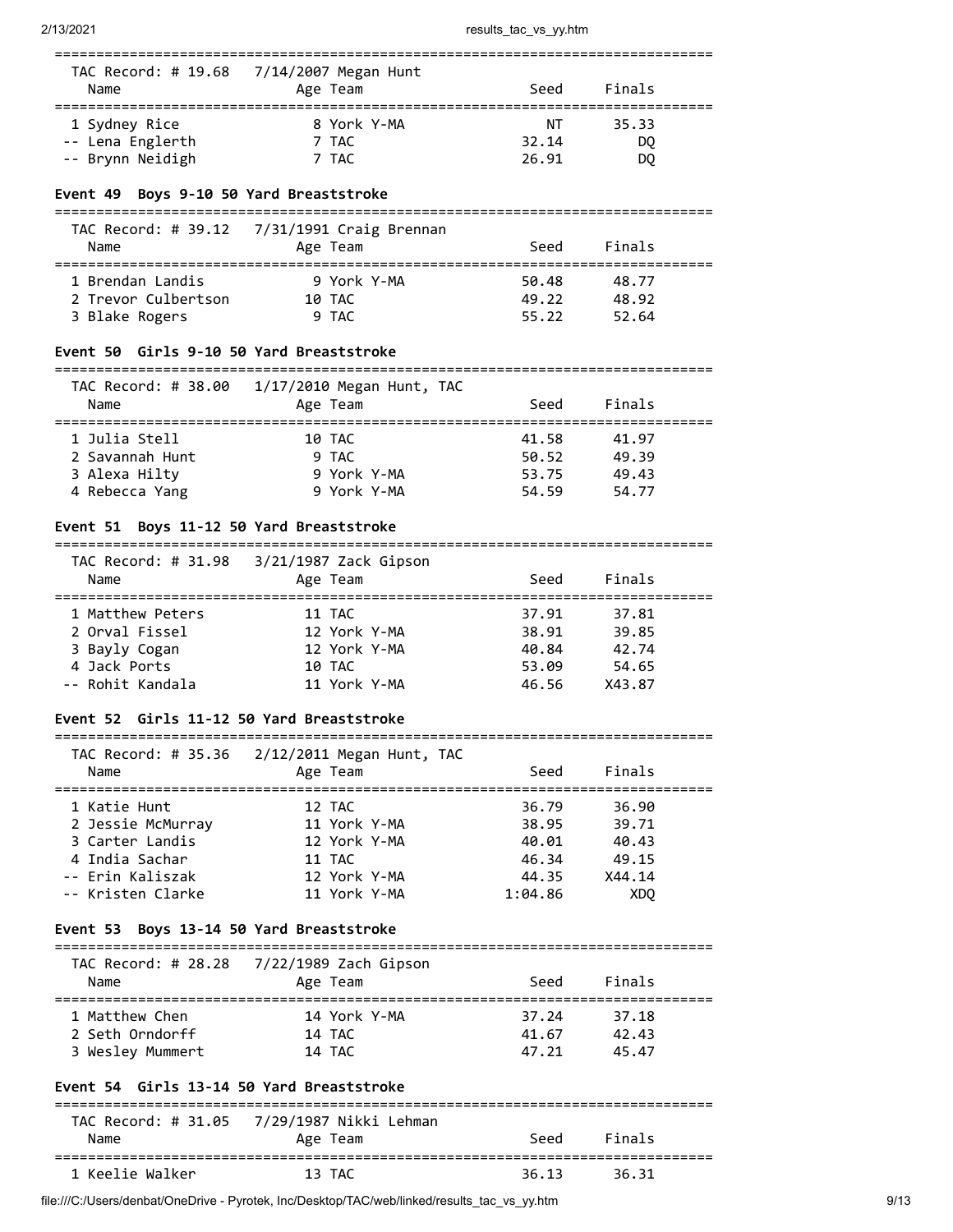| 2/13/2021 | results tac vs vv.htm |  |
|-----------|-----------------------|--|
|           |                       |  |

| 2 Jenna Hufnagle | 14 York Y-MA | 37.42 | 36.62 |
|------------------|--------------|-------|-------|
| 3 Mattison Quinn | 11 TAC       | 47.97 | 49.99 |

### **Event 55 Boys 15 & Over 50 Yard Breaststroke**

| TAC Record: # 28.07 | 7/14/1990 Zach Gipson |       |        |  |
|---------------------|-----------------------|-------|--------|--|
| Name                | Age Team              | Seed  | Finals |  |
|                     |                       |       |        |  |
|                     |                       |       |        |  |
| 1 Alex Bukoski      | 16 TAC                | 29.77 | 30.37  |  |
| 2 Tim Bui           | 15 York Y-MA          | 34.64 | 35.83  |  |

### **Event 56 Girls 15 & Over 50 Yard Breaststroke**

| Name                   | Age Team     | Seed  | Finals |  |
|------------------------|--------------|-------|--------|--|
| 1 Taylour Mauro        | 18 York Y-MA | 36.51 | 37.19  |  |
| 2 Sophie Nicholson     | 11 TAC       | 49.57 | 52.08  |  |
| -- Kirstin Copenheaver | 15 TAC       | 40.43 | DO     |  |

# **Event 57 Boys 8 & Under 25 Yard Butterfly**

| TAC Record: # 16.21 | 2/5/2011 Matthew Peters, TAC |       |        |  |
|---------------------|------------------------------|-------|--------|--|
| Name                | Age Team                     | Seed  | Finals |  |
|                     |                              |       |        |  |
| 1 Sam Stoner        | 8 York Y-MA                  | 17.28 | 18.34  |  |
| 2 Reed Hunt         | 7 TAC                        | 19.23 | 18.85  |  |
| 3 Ethan Wang        | 8 York Y-MA                  | 21.17 | 19.34  |  |
| 4 Bailey Williams   | 8 TAC                        | 27.16 | 29.03  |  |
|                     |                              |       |        |  |

## **Event 58 Girls 8 & Under 25 Yard Butterfly**

| TAC Record: # 17.10 | 6/23/2007 Delaney Gross |       |        |  |
|---------------------|-------------------------|-------|--------|--|
| Name                | Age Team                | Seed  | Finals |  |
| 1 Deanna Speed      | 8 York Y-MA             | 19.60 | 20.59  |  |
| 2 Brynn Neidigh     | 7 TAC                   | 19.03 | 21.18  |  |
| 3 Tearnie Quinn     | 8 TAC                   | 22.98 | 24.14  |  |

# **Event 59 Boys 9-10 50 Yard Butterfly**

| TAC Record: # 31.69 | 1/26/2002 Kevin Marsteller |       |        |  |
|---------------------|----------------------------|-------|--------|--|
| Name                | Age Team                   | Seed  | Finals |  |
| 1 Bryson Neidigh    | 9 TAC                      | 36.84 | 39.22  |  |

 2 Brendan Landis 9 York Y-MA 45.47 44.62 3 Dane Bassett 10 TAC NT 48.13

## **Event 60 Girls 9-10 50 Yard Butterfly**

| Name             | Age Team    | Seed  | Finals |  |
|------------------|-------------|-------|--------|--|
| 1 Megan Lonergan | 9 TAC       | 45.26 | 42.52  |  |
| 2 Rebecca Yang   | 9 York Y-MA | 47.09 | 42.63  |  |
| 3 Ella Sprankle  | 9 TAC       | 48.80 | 49.53  |  |

# **Event 61 Boys 11-12 50 Yard Butterfly**

| TAC Record: # 26.49<br>Name | 6/20/1987 Greg Gipson<br>Age Team | Seed  | Finals |  |
|-----------------------------|-----------------------------------|-------|--------|--|
| 1 Matthew Peters            | 11 TAC                            | 33.80 | 35.20  |  |
| 2 Charles Rogers            | 11 TAC                            | 38.55 | 39.40  |  |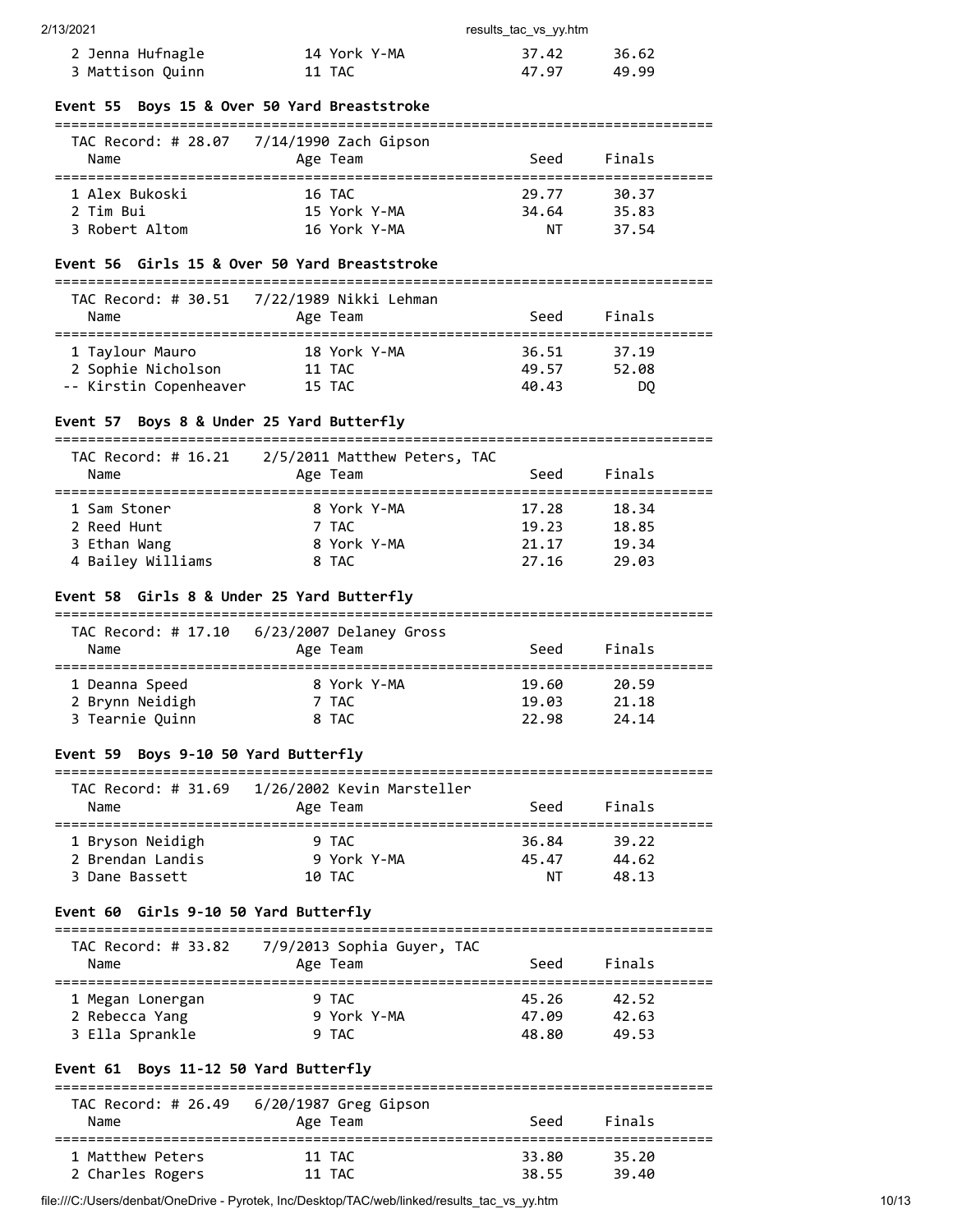| 2/13/2021 |  |  |
|-----------|--|--|

| 13/2021          |              | results tac vs yy.htm |       |
|------------------|--------------|-----------------------|-------|
| 3 Aditya Kandala | 12 York Y-MA | 40.92                 | 40.72 |
| 4 Rohit Kandala  | 11 York Y-MA | 42.42                 | 43.15 |

| Event 62 Girls 11-12 50 Yard Butterfly |  |
|----------------------------------------|--|
|----------------------------------------|--|

| TAC Record: # 29.78<br>Name | 6/27/2013 Rachel Stein, TAC<br>Age Team | Seed  | Finals |  |
|-----------------------------|-----------------------------------------|-------|--------|--|
| 1 Rachel Stein              | 12 TAC                                  | 29.78 | 30.10  |  |
| 2 Nia Sayyed                | 11 York Y-MA                            | 41.24 | 41.45  |  |
| 3 Hannah Lawton             | 12 York Y-MA                            | 52.76 | 52.46  |  |

## **Event 63 Boys 13-14 50 Yard Butterfly**

| TAC Record: # 25.15 | $7/2/1988$ Greg Gipson |       |        |  |
|---------------------|------------------------|-------|--------|--|
| Name                | Age Team               | Seed  | Finals |  |
|                     |                        |       |        |  |
| 1 Andrew Ferg       | 13 York Y-MA           | 30.38 | 30.53  |  |
| 2 Trent Golden      | 14 TAC                 | 31.84 | 31.54  |  |
| 3 Tate Bassett      | 13 TAC                 | 40.03 | 40.23  |  |

# **Event 64 Girls 13-14 50 Yard Butterfly**

| TAC Record: # 28.61<br>Name | 8/2/1989 Leslie Lear<br>Age Team | Seed  | Finals |  |
|-----------------------------|----------------------------------|-------|--------|--|
| 1 Jenna Hufnagle            | 14 York Y-MA                     | 29.83 | 30.23  |  |
| 2 Cara Sue Zortman          | 14 TAC                           | 31.81 | 32.47  |  |
| 3 Alexis Bowen              | 13 TAC                           | 34.21 | 33.72  |  |

### **Event 65 Boys 15 & Over 50 Yard Butterfly**

| TAC Record: # 24.70<br>Name | 7/25/2009 Ben Appleby<br>Age Team | Seed | Finals  |  |
|-----------------------------|-----------------------------------|------|---------|--|
| 1 Kaden Coleman             | 13 TAC                            | NΤ   | 1:03.95 |  |

### **Event 66 Girls 15 & Over 50 Yard Butterfly**

| Name              | TAC Record: # 27.22 7/22/1989 Nikki Lehman<br>Age Team | Seed  | Finals |  |
|-------------------|--------------------------------------------------------|-------|--------|--|
| 1 Allie Patterson | 17 TAC                                                 | 36.70 | 36.51  |  |

## **Event 67 Boys 8 & Under 100 Yard Freestyle Relay**

| TAC Record: # 1:05.94 2/15/1992                                                      | D. Mead, J. Lloyd, R. Ness, J. Kochenour                  |      |                     |  |
|--------------------------------------------------------------------------------------|-----------------------------------------------------------|------|---------------------|--|
| Team                                                                                 |                                                           | Seed | Finals              |  |
| 1 Trojan Aquatic Club 'A'<br>1) Braydon Goldstein 7<br>3) Bailey Williams 8<br>50.88 | 2) Aydan Heiland 8<br>4) Carter Trout 8<br>1:50.55(59.67) |      | $1:09.47$ $1:50.55$ |  |

#### **Event 68 Girls 8 & Under 100 Yard Freestyle Relay** ===============================================================================

| TAC Record: # 1:10.35 2/10/2007 | K. Copenheaver, C. Zortman, D. Gross, C. Gross |
|---------------------------------|------------------------------------------------|
| Team                            | Finals<br>Seed                                 |
| 1 Trojan Aquatic Club 'A'       | 1:38.98<br>1:17.10                             |
| 1) Lauren Abel 7                | 2) Lena Englerth 7                             |
| 3) Tearnie Quinn 8              | 4) Isabella Adams 8                            |
| 54.24                           | 1:38.98(44.74)                                 |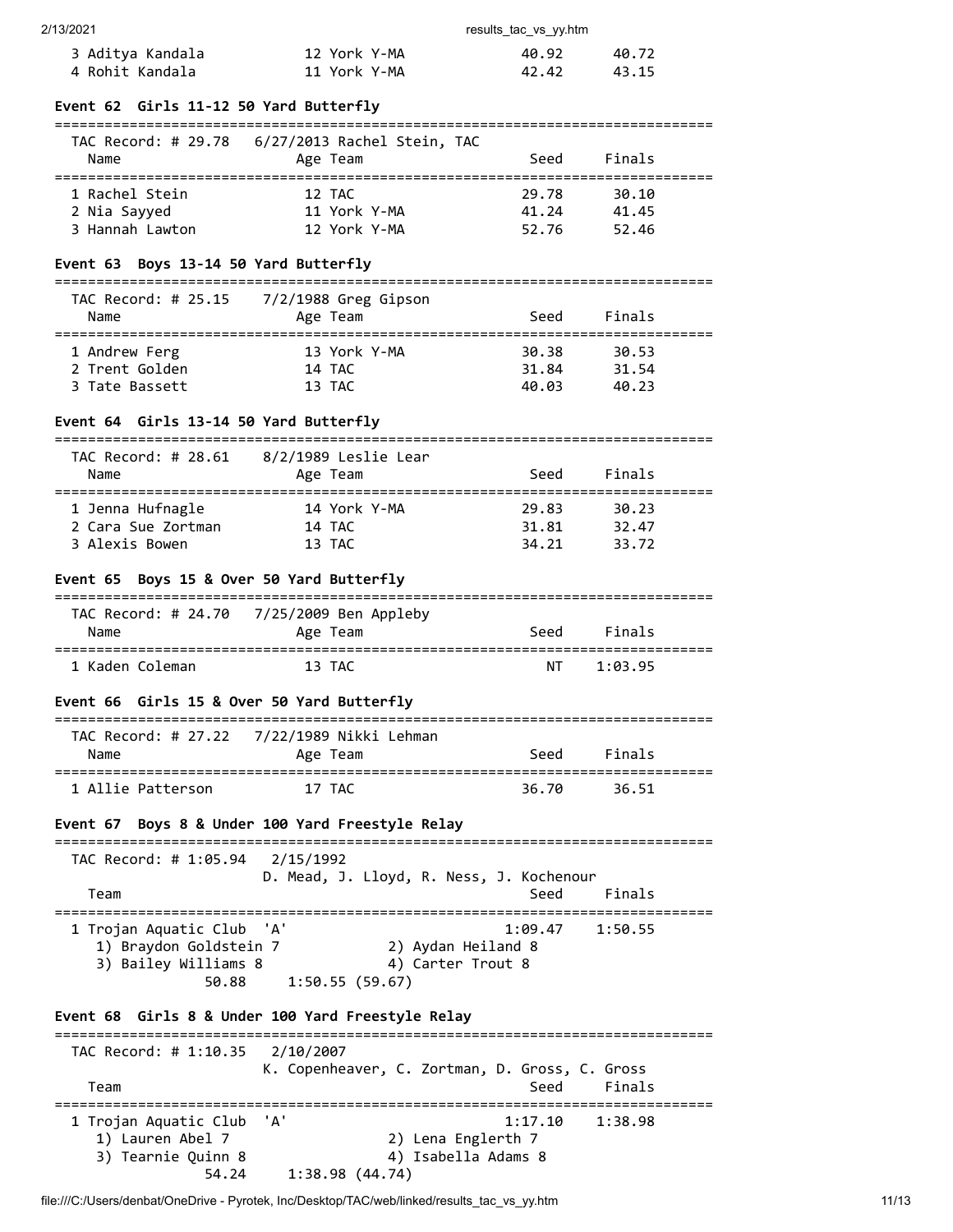**Event 69 Boys 9-10 200 Yard Freestyle Relay** =============================================================================== TAC Record: # 2:08.76 2/16/1991 D. Rylee, J. Estlack, C. Brennan, R. Meerstein Team Seed Finals =============================================================================== 1 Trojan Aquatic Club 'A' 2:31.34 2:31.13 1) Dane Bassett 10 2) Trevor Culbertson 10 3) Blake Rogers 9 4) Bryson Neidigh 9 36.69 1:19.31 (42.62) 1:57.04 (37.73) 2:31.13 (34.09) 2 Trojan Aquatic Club 'B' NT 2:56.43 1) Keagan Williams 10 2) Rome Bassett 8 3) Gavin Heiland 10 4) Jack Ports 10 44.47 1:30.39 (45.92) 2:12.71 (42.32) 2:56.43 (43.72) **Event 70 Girls 9-10 200 Yard Freestyle Relay** =============================================================================== TAC Record: # 2:07.41 7/25/2009 Trojan Aquatic Club M. Hunt, D. Gross, C. Zortman, C. Gross Team Seed Finals =============================================================================== 1 Trojan Aquatic Club 'A' 2:13.03 2:24.81 1) Megan Lonergan 9 2) Savannah Hunt 9 3) Carly Bowen 9 4) Sophia Guyer 10 35.14 1:14.87 (39.73) 1:51.82 (36.95) 2:24.81 (32.99) 2 Trojan Aquatic Club 'B' NT 2:44.67 1) Ini Efiom Ekaha 9 2) Ella Sprankle 9 3) Brynn Neidigh 7 4) Julia Stell 10 46.30 1:29.65 (43.35) 2:12.58 (42.93) 2:44.67 (32.09) **Event 71 Boys 11-12 200 Yard Freestyle Relay** =============================================================================== TAC Record: # 1:50.12 3/21/1987 G. Gipson, Z. Gipson, A. Guyer, A. Lutz Team Seed Finals =============================================================================== 1 Trojan Aquatic Club 'A' 2:02.04 2:04.14 1) Matthew Peters 11 2) CJ Zortman 11 3) Charles Rogers 11 4) Devon Lonergan 12 30.59 1:02.24 (31.65) 1:34.70 (32.46) 2:04.14 (29.44) **Event 72 Girls 11-12 200 Yard Freestyle Relay** =============================================================================== TAC Record: # 1:54.75 2/22/1997 C. Krebs, A. Cluck, Alyson Hammond, L. Billet Team Seed Finals =============================================================================== 1 Trojan Aquatic Club 'A' 2:01.77 2:20.97 1) Maddy Abel 12 2) Katie Hunt 12 3) Sophie Nicholson 11 4) Mattison Quinn 11 32.05 1:03.92 (31.87) 1:43.25 (39.33) 2:20.97 (37.72) 2 York YMCA Swimming-MA 'A' 1:42.45 2:21.90 1) Kristen Clarke 11 2) Carter Landis 12 3) Hannah Lawton 12 4) Jessie McMurray 11 35.88 1:18.93 (43.05) 1:50.61 (31.68) 2:21.90 (31.29) **Event 73 Boys 13-14 200 Yard Freestyle Relay** =============================================================================== TAC Record: # 1:37.22 12/10/1988 A. Guyer, Z. Gipson, G. Gipson, A. Lutz Team Seed Finals ===============================================================================  $1:53.84$   $2:04.16$ 1) Wesley Mummert 14 2) Alex Patterson 13

file:///C:/Users/denbat/OneDrive - Pyrotek, Inc/Desktop/TAC/web/linked/results\_tac\_vs\_yy.htm 12/13